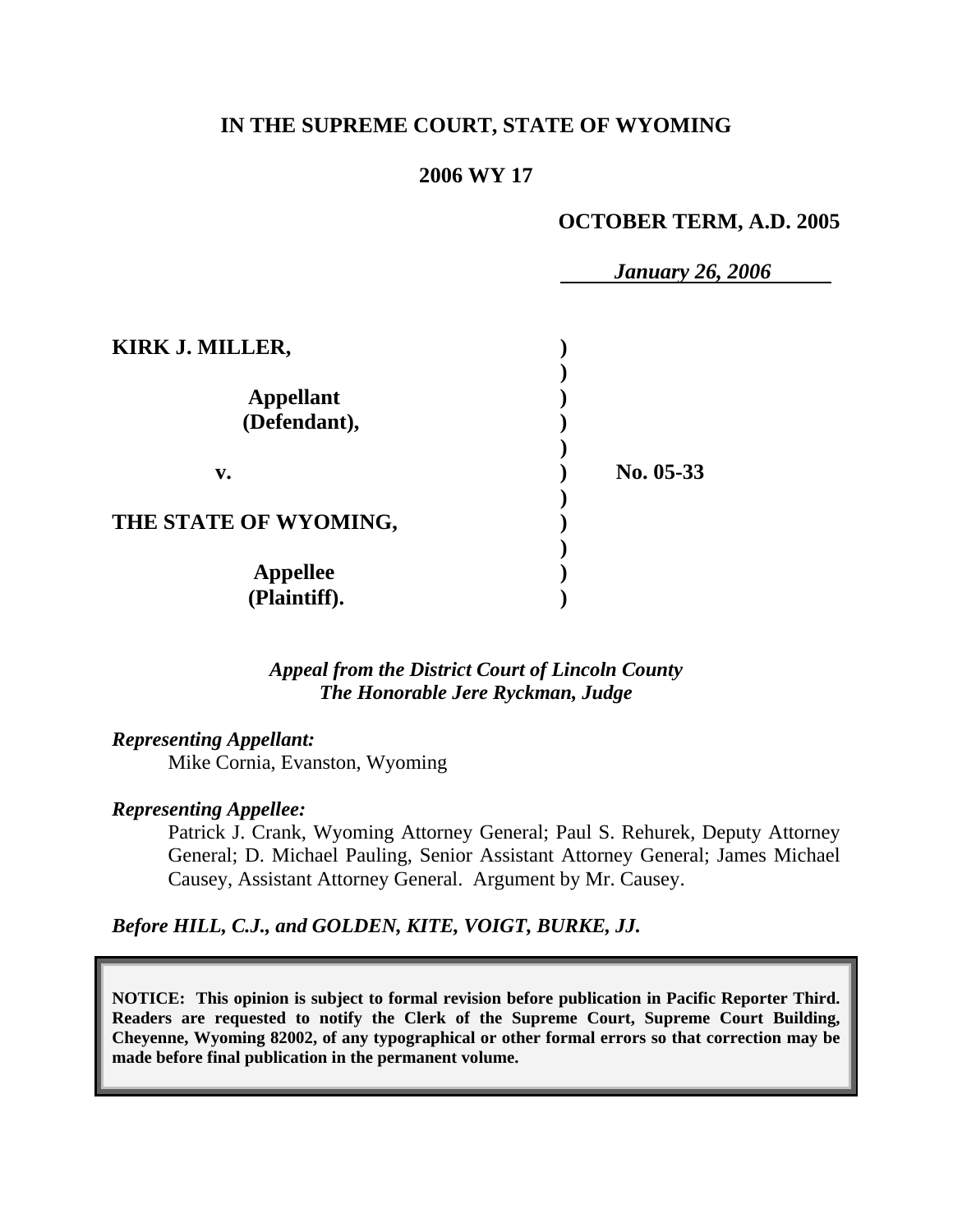**GOLDEN**, Justice.

[¶1] A jury found Kirk Miller guilty of three counts of delivery of a controlled substance (methamphetamine). On appeal, Miller asks this Court to review whether he was denied his constitutional right to confront an adverse witness, whether he was denied a fair trial by the admission of a witness' out of court statements and the witness' guilty plea to a drug-related crime, and whether his convictions are supported by sufficient evidence. Finding no reversible error, we affirm the judgment and order of the district court.

#### **ISSUES**

[¶2] Miller presents the following issues for our review:

I. Did denying [Miller] the ability to question the State's only witness regarding his recent conviction violated [sic] [Miller's] right to confrontation?

II. Whether the admission of Justin Miller's statements to the circuit court judge implicating [Miller] was error requiring reversal?

III. Was the presentation of evidence and argument involving Justin Miller's guilty plea as [sic] plain error?

IV. Was there sufficient evidence presented to support [Miller's] convictions, under the alternate theories of delivery presented to the jury?

## **FACTS**

[¶3] On January 25, 2003, Deputy Shawn Whitmore of the Lincoln County Sheriff's Office was on routine patrol on Highway 189 south of Kemmerer when he observed Justin Miller's (hereinafter Justin) car traveling in the southbound lane. Aware that Justin was wanted for a probation violation, Deputy Whitmore executed a stop of the vehicle and arrested him. A search of Justin's vehicle revealed several small baggies of methamphetamine that were hidden in the steering wheel. $<sup>1</sup>$  $<sup>1</sup>$  $<sup>1</sup>$ </sup>

<span id="page-1-0"></span><sup>&</sup>lt;sup>1</sup> The search was conducted after Deputy Whitmore received information that Justin occasionally kept methamphetamine in his car.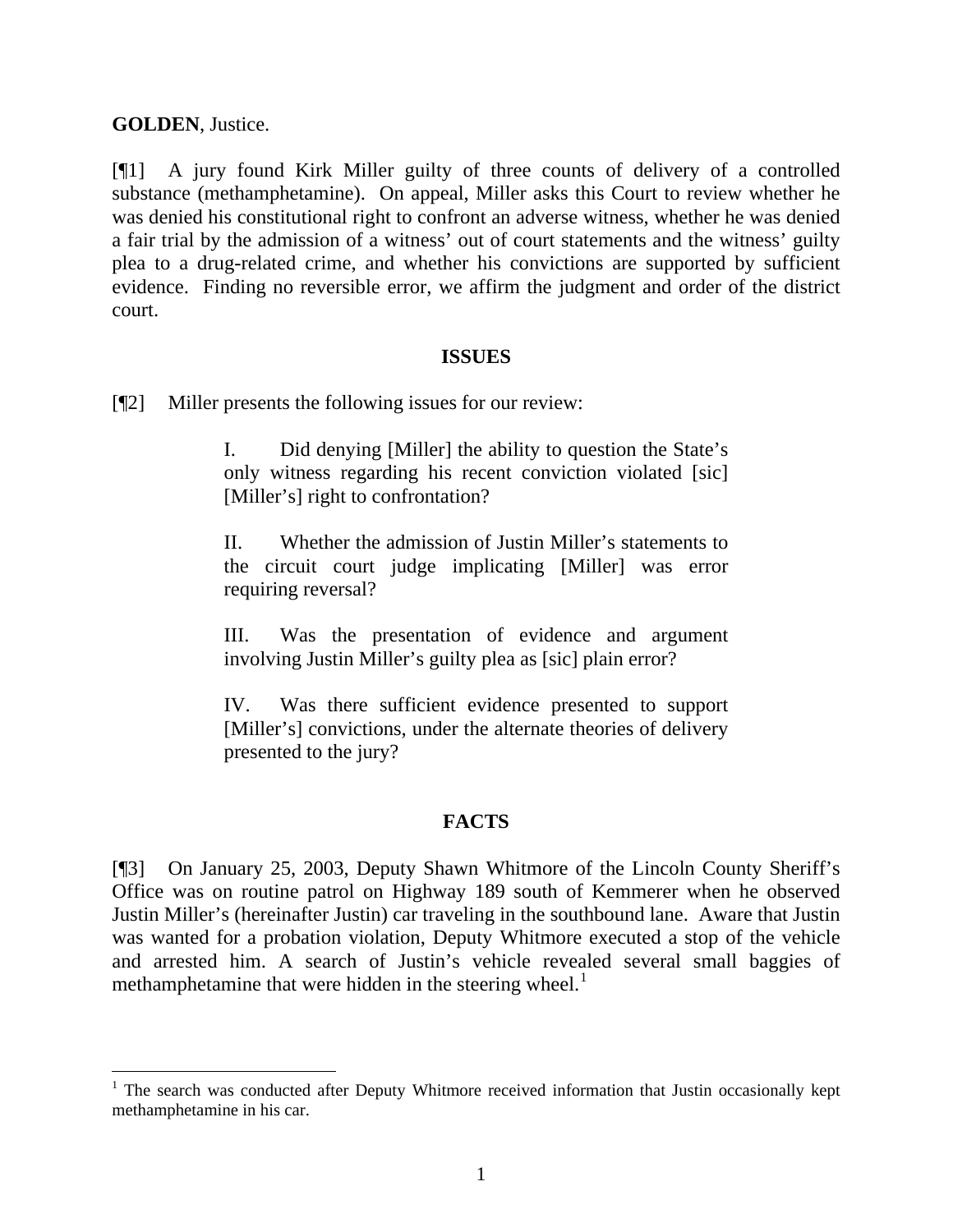[¶4] Justin was charged with possession of a controlled substance. On January 27, 2003, Justin pled guilty to the possession charge. In response to questioning by the circuit court, Justin stated that he had received the methamphetamine from his uncle, Kirk Miller. Later that day, Deputy Whitmore and Sergeant Jerry Glasscock interviewed Justin and confirmed that Miller was the source of the methamphetamine found in the vehicle. That interview also revealed that Miller had supplied the drug to Justin on prior occasions in January 2003. Based on the information provided by Justin, Deputy Whitmore obtained a search warrant for Miller's home.

[¶5] During the search of Miller's residence on January 27, 2003, law enforcement officers seized several items linking Miller to the drug business, including a mortar and a scale containing methamphetamine residue, a heat-sealing device, numerous small baggies of the type used to sell the drug and a few packets of methamphetamine, most of which were found in Miller's bedroom. Based on the evidence discovered during the search and Justin's statements concerning Miller's drug dealings, the State charged Miller with three counts of delivery of a controlled substance. After a two-day trial that commenced on August 30, 2004, a jury found Miller guilty of the charged offenses. The district court sentenced Miller to concurrent terms of imprisonment of three to six years but suspended execution of the sentences in favor of four years of supervised probation. This appeal followed.

[¶6] We will set forth as necessary additional facts as we address the issues raised by Miller.

## **DISCUSSION**

## *Issue One -- Denial of Right to Confrontation*

[¶7] Miller alleges that he was denied his constitutional right to effectively confront Justin Miller during trial. Miller's constitutional claim presents a question of law. We review questions of law *de novo*. *Hannon v. State*, 2004 WY 8, ¶ 11, 84 P.3d 320, 328 (Wyo. 2004).

[¶8] The primary right secured by the Confrontation Clause of the United States and Wyoming Constitutions is the right of cross-examination. *Hannon*, ¶ 16, 84 P.3d at 329 (citing *Davis v. Alaska*, 415 U.S. 308, 315, 94 S.Ct 1105, 1110, 39 L.Ed.2d 347 (1974)). In order for there to be a violation of the right of confrontation, a defendant must show more than just a denial of the ability to ask specific questions of a particular witness. Rather, a defendant must show that he was prohibited "from engaging in otherwise appropriate cross-examination designed to show a prototypical form of bias on the part of the witness . . . 'to expose to the jury the facts from which jurors . . . could appropriately draw inferences relating to the reliability of the witness.'" *Hannon*, ¶ 18, 84 P.3d at 330 (quoting *Delaware v. Van Arsdall*, 475 U.S. 673, 680, 106 S.Ct. 1431, 1436, 89 L.Ed.2d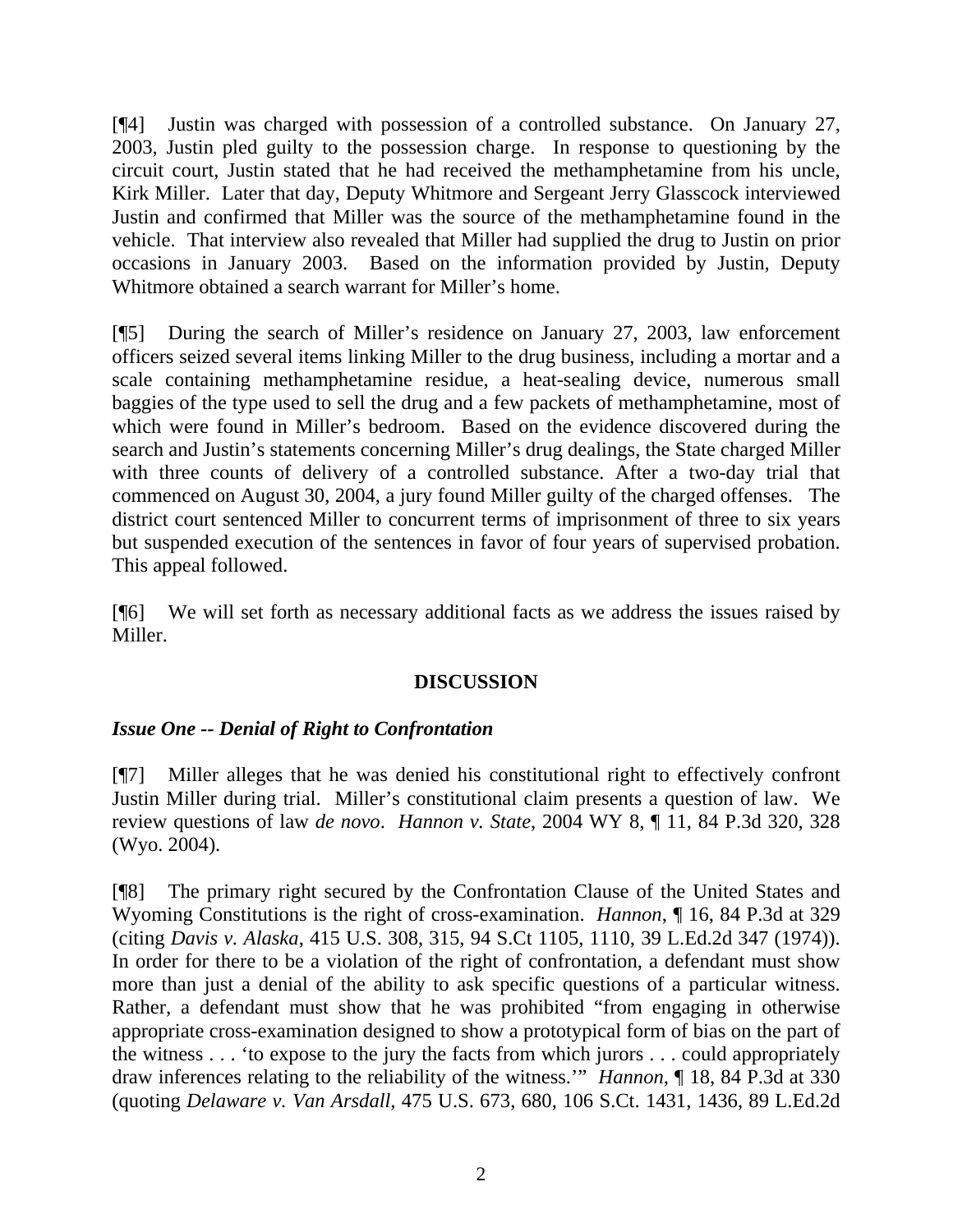674 (1986)). The Confrontation Clause guarantees a defendant an "**opportunity** for effective cross-examination, not cross-examination that is effective in whatever way, and to whatever extent, the defense might wish." *Van Arsdall*, 475 U.S. at 679, 106 S.Ct. at 1435 (quoting *Delaware v. Fensterer*, 474 U.S. 15, 20, 106 S.Ct. 292, 295, 88 L.Ed.2d 15 (1985) (*per curriam*) (emphasis in original)). A defendant's right to cross-examination of a witness is not unfettered, but is subject to the trial court's "discretion to reasonably limit cross-examination to prevent, among other things, questioning that is repetitive or of marginal relevance." *Hannon*, ¶ 22, 84 P.3d at 331-32 (quoting *United States v. DeSoto*, 950 F.2d 626, 629-30 (10th Cir. 1991)); *see also Olden v. Kentucky*, 488 U.S. 227, 232, 109 S.Ct. 480, 483, 102 L.Ed.2d 513 (1988) (*per curiam*).

[¶9] Two weeks before trial, the State filed a motion in limine to prohibit the defense from inquiring into criminal charges then pending against Justin Miller. In that motion, the State revealed that two charges of battery and one charge of assault on a peace officer had been filed against Justin on July 6, 2004. The State contended that evidence of those charges was neither admissible nor relevant to any issue at Miller's trial. During a hearing on the motion on August 26, the prosecutor indicated that the charges arose out of a domestic dispute Justin had been involved in during the  $4<sup>th</sup>$  of July weekend. The prosecutor explained:

> [PROSECUTOR]: Basically, what happened – it's alleged that [Justin] was assaulting his girlfriend. A citizen tried to intervene. It's alleged that he assaulted the citizen and then left. The police went looking for him, found him hiding under a truck. They tried to get him to come out from under the truck. When he came out, he charged the police officer. And when he hit the police officer, then they went to the ground in a fight, and he was arrested and taken to jail.

[¶10] The prosecutor revealed that, pursuant to a plea agreement not yet approved by the district court in charge of the case, Justin would be entering a plea of guilty to one count of felony interference with a peace office later that day, that the disposition of that charge would be pursuant to Wyo. Stat. Ann. § 7-13-301 (LexisNexis 2005), and that he did not expect the district court to accept or reject the plea agreement until after a presentence investigation report had been completed in the case. The prosecutor also noted that, even if the district court accepted the plea agreement, Justin would not be convicted of the felony offense. Additionally, the prosecutor reported that law enforcement found no drugs on Justin when he was arrested, and there was no evidence suggesting Justin was under the influence of any drug at the time.

[¶11] In response, defense counsel stated: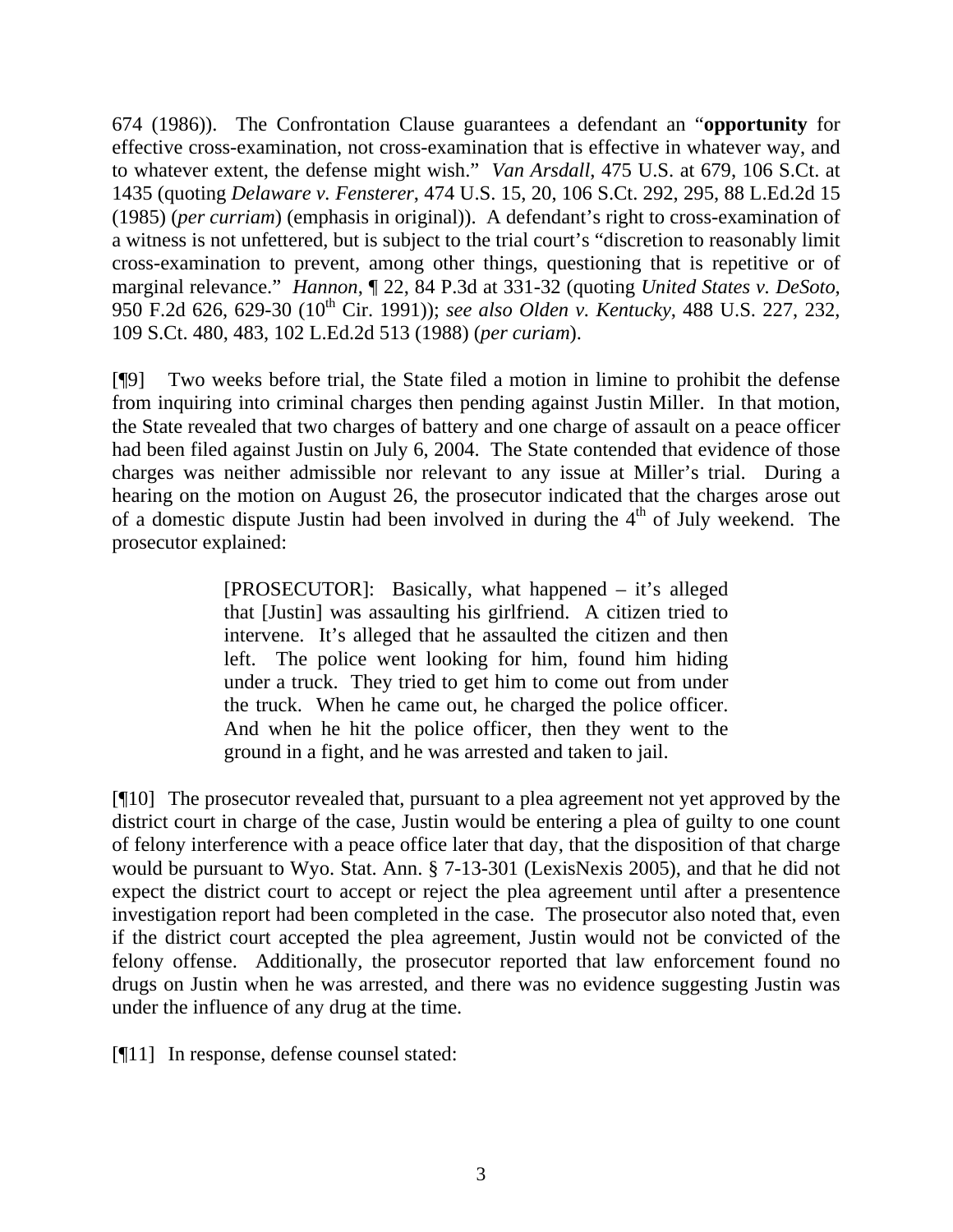[DEFENSE COUNSEL]: \* \* \* Certainly, his behavior is so out of the ordinary and bizarre as to indicate a continuation of his drug habit.

That has some importance, because his allegations against his uncle, my client, Kirk Miller, is that he obtained his drugs from Mr. Miller. And he's indicated by his activities that he may be continuing his drug habit, which indicates he's getting his drugs from somewhere else. My only connection – my only concern is that this appears to me to be drug-induced activity. It certainly is out of the ordinary, and I want to be able to look at his drug habits and where he gets his drugs.

Defense counsel, however, had no direct evidence that Justin's behavior was drug induced. The district court refused to accept defense counsel's speculation as to the relevancy of Justin's criminal conduct:

> THE COURT: Well, unless there is something more in the assault case that would indicate drug usage, other than the criminal activity itself of assaulting a police officer, I don't see where that would take you, [Defense Counsel]. You say it's unusual or his behavior was unusual; but unless you've got something more to tie it to drug usage, I'm failing to see how that fits into your theory that he continues to use drugs or buys his drugs from somebody else or still is – still has the habit.

\* \* \* \*

So I'm going to deny the motion  $-$  or I guess I'm granting the motion for the State. That kind of testimony will not come in, unless there's something further that would lead me to change my mind. Otherwise, I just think it's too far of a stretch, and it would be highly prejudicial.

[¶12] On appeal, Miller contends that the district court erred in granting the State's motion. Miller argues that, given Justin's admission at trial "that methamphetamine made him violent," and given Justin's violent behavior that weekend, "the conclusion could be drawn that, contrary to his testimony, he was using drugs again." Miller also suggests that evidence of the lenient disposition of the charges against Justin under Wyo. Stat. Ann. § 7-13-301 could have "affected the jury's view of his credibility." According to Miller, the district court's liminal ruling prohibiting him from inquiring into the criminal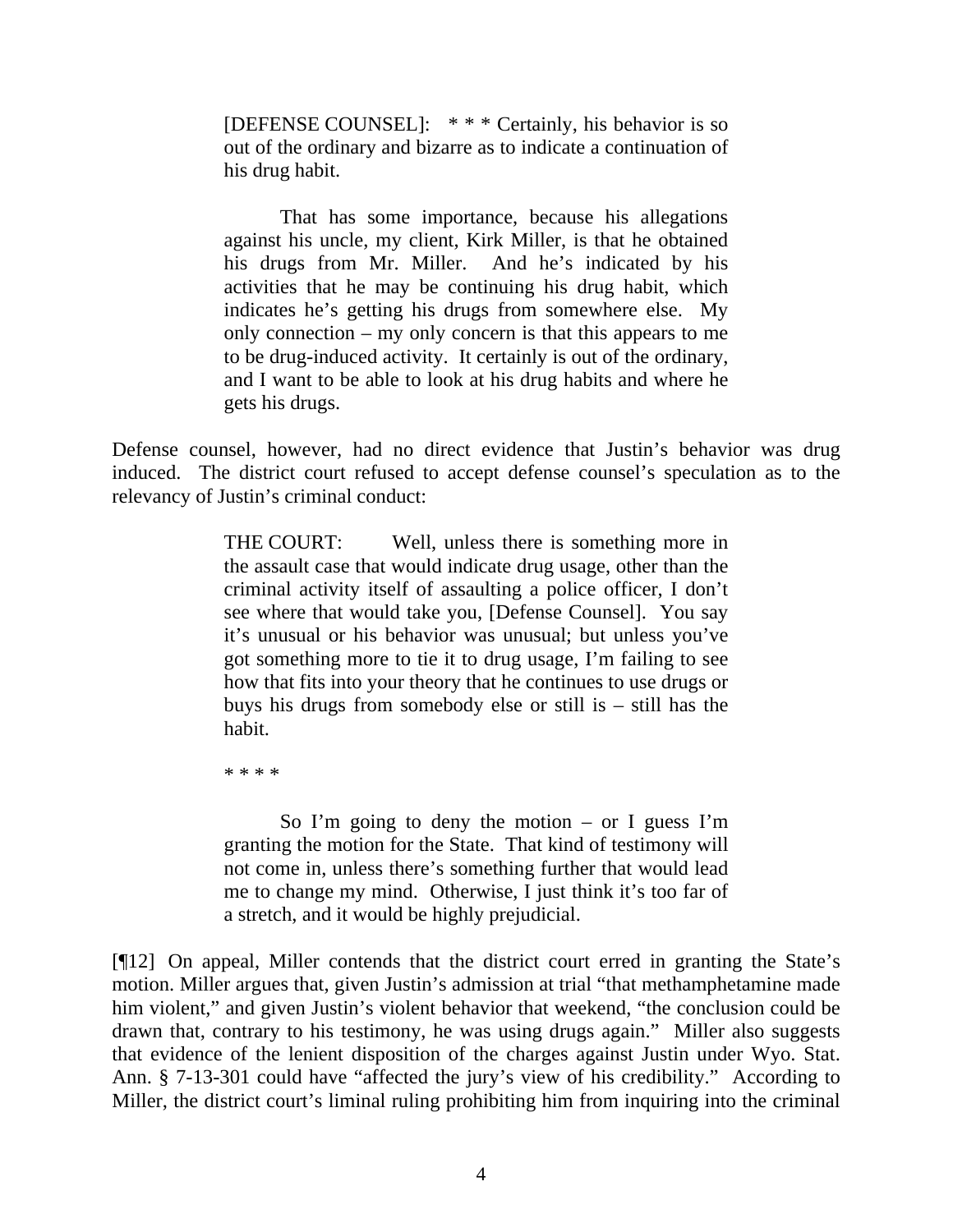charges against Justin deprived him of the opportunity to present evidence relevant to Justin's truthfulness and his possible motives for testifying in favor of the State and, thus, denied him his constitutional right to confront a witness against him.

[¶13] Miller's argument misses the mark. Miller's argument approaches the issue from hindsight and is based on matters never brought to the attention of the district court. The district court's ruling was premised solely on the argument presented at the hearing on the motion in limine, several days prior to trial. At that time, the district court simply told defense counsel that, given the argument presented, it could find little relevancy in Justin's criminal conduct to the charges pending against Miller. The district court expressly stated that it would revisit the issue if defense counsel could produce a more significant reason for the introduction of the evidence. The record discloses that defense counsel never availed himself of this opportunity before or during trial. Under the circumstances, we fail to see how Miller's right to effectively cross-examine Justin was impaired by the district court's liminal ruling.

# *Issue Two – Justin Miller's Statements in the Circuit Court*

[¶14] Miller asserts that reversible error occurred when the prosecutor elicited testimony from Justin Miller and Deputy Whitmore concerning Justin's statement in circuit court that he had obtained the methamphetamine underlying his guilty plea from Miller. Miller also faults the prosecutor for referencing Justin's circuit court statement in his opening statement and closing arguments. He claims that such amounted to the improper admission into evidence of a prior consistent statement before there was an attack on Miller's credibility, in violation of W.R.E. 801(d)(1)(B).

[¶15] Because Miller did not object at trial to the evidence challenged on appeal, we apply our plain error standard of review to his claim. Plain error exists when (1) the record clearly reflects the alleged error; (2) the party claiming the error demonstrates a violation of a clear and unequivocal rule of law; and (3) the party proves that the violation adversely affected a substantial right resulting in material prejudice. *Brown v. State*, 2005 WY 37, ¶ 8, 109 P.3d 52, 55 (Wyo. 2005); *Blakeman v. State*, 2004 WY 139, ¶ 18, 100 P.3d 1229, 1234 (Wyo. 2004); *Fortner v. State*, 932 P.2d 1283, 1286 (Wyo. 1997). To establish material prejudice, Miller must show a reasonable possibility that he would have received a more favorable verdict in the absence of the error. *Humphrey v. State*, 962 P.2d 866, 870 (Wyo. 1998).

[¶16] The first prong of the plain error test is met because the record clearly reflects the testimony and the prosecutor's comments alleged as error. After careful review of the record, we seriously doubt that the second prong of the plain error test is met. However, we need not determine if the tenets of W.R.E.  $801(d)(1)(B)$  were transgressed because we find that Miller has failed to establish material prejudice.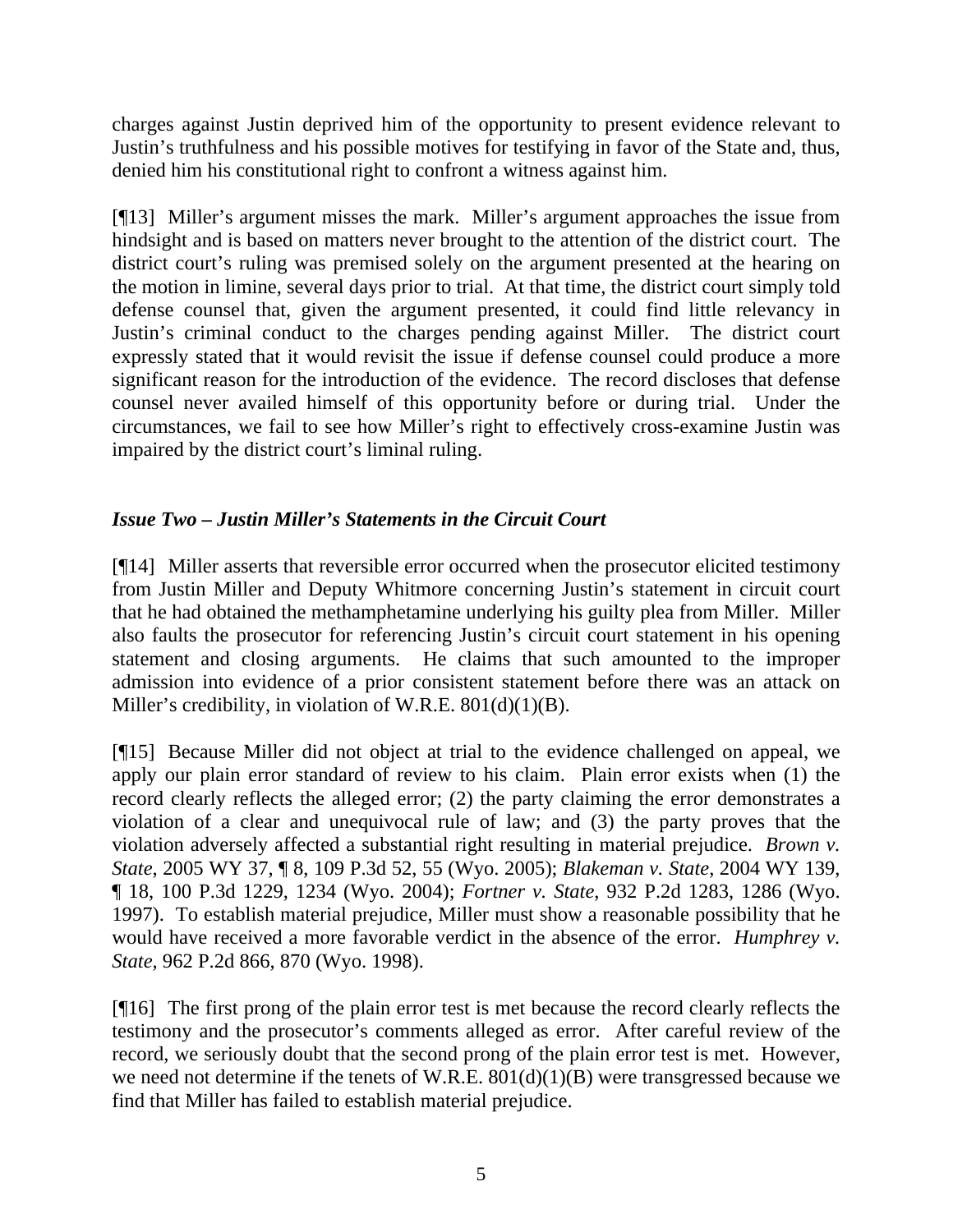[¶17] At trial, Justin testified that Miller supplied him with methamphetamine and provided details about the deliveries with which Miller was charged. Justin's claim that Miller had supplied him with methamphetamine was corroborated by Deputy Whitmore. According to Deputy Whitmore, Justin stated during an interview that he had obtained the drug from Miller on multiple occasions. Additionally, the State's evidence detailed the drug-related items recovered during a search of Miller's residence, most of which were found in Miller's bedroom. Those items included packets of methamphetamine, packaging materials, a heat-sealing device, a scale and a mortar, both of which contained methamphetamine residue. The State presented the jury with ample evidence from which it could convict Miller of delivery of methamphetamine on the dates charged. We do not think under the facts of this case that the challenged testimony had a substantial impact on the verdict of the jury.

[¶18] Nor do we believe that the prosecutor's comments at issue on appeal had any effect on the jury's determination of Miller's guilt. The challenged comments were not extensive. The district court instructed the jury that the prosecutor's statements were not evidence to be considered in evaluating Miller's guilt or innocence on the charged offenses. We presume the jury followed the court's instruction. *Brown*, ¶ 24, 109 P.3d at 58.

[¶19] A careful review of the record leads us to conclude that no reasonable possibility exists that the jury's verdict would have been different in the absence of the challenged testimony and the prosecutor's comments. Because plain error has not been established, we reject Miller's complaint on this issue.

## *Issue Three – Evidence of Justin Miller's Guilty Plea*

[¶20] Miller next argues that reversible error occurred when the district court allowed Justin and Deputy Whitmore to testify about Justin's guilty plea to possessing the methamphetamine supplied by Miller, and when it allowed the prosecutor to reference that plea during his opening statement and closing arguments. Miller acknowledges that he did not object to the testimony or to the prosecutor's statements at issue and, consequently, must demonstrate plain error to succeed on his claim. As discussed above, plain error requires Miller to show both a violation of a clear and unequivocal rule of law and a denial of a substantial right resulting in material prejudice. *Brown*, ¶ 8, 109 P.3d at 55. We find that Miller has not satisfied his burden.

[¶21] Miller finds the clear and unequivocal rule of law he claims was violated in *Kwallek v. State*, 596 P.2d 1372 (Wyo. 1979), and the line of cases following it. The evidentiary rule upon which Miller relies states that "when two persons are indicted for separate offenses growing out of the same circumstance, the fact that one has pleaded guilty is inadmissible against the other." *Id.* at 1375; *see also KP v. State*, 2004 WY 165,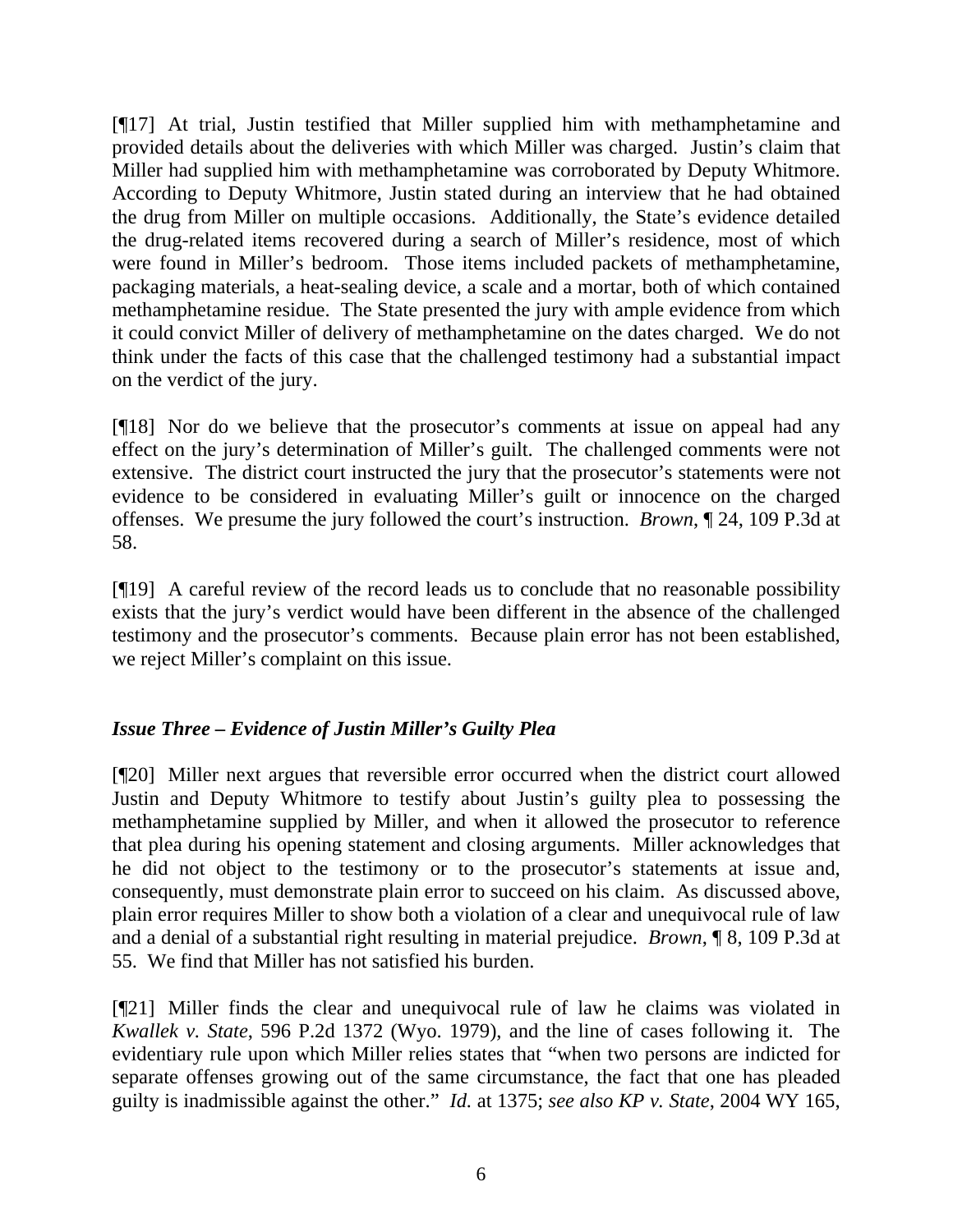¶ 14, 102 P.3d 217, 221-22 (Wyo. 2004); *Adams v. State*, 2003 WY 152, ¶ 27, 79 P.3d 526, 534 (Wyo. 2003); *Mazurek v. State*, 10 P.3d 531, 535 (Wyo. 2000); *Urrutia v. State*, 924 P.2d 965, 969 (Wyo. 1996). The rationale for the rule is that the evidence "is irrelevant and incompetent because it suggests that since the confederate is guilty, the defendant must also be guilty, and this inference violates the defendant's right to have his trial on its own merits." *Kwallek*, 596 P.2d at 1375-76.

[¶22] The *Kwallek* rule is inapplicable under the particular facts and circumstances of this case. As indicated above, that rule precludes the State from presenting evidence of guilty pleas of accomplices and co-conspirators in its case-in-chief under circumstances that might tend to implicate the defendant's guilt by association. *KP*, ¶ 18, 102 P.3d at 223; *Mazurek*, 10 P.3d at 535. Here, Justin was not, in any sense of the word, an accomplice or a co-conspirator in the crimes for which Miller was on trial. Justin's guilty plea did not concern any participation in the distribution of a controlled substance but, rather, involved his possession of methamphetamine, conduct dissimilar in nature to the criminal conduct underlying the charges against Miller. Although Justin's plea pertained to the methamphetamine Miller was charged with supplying, that fact alone does not bring evidence of that plea under the realm of the *Kwallek* rule. Because Miller has not shown a violation of the *Kwallek* rule, he cannot demonstrate plain error.

# *Issue Four – Evidentiary Sufficiency*

[¶23] Miller was convicted of three counts of delivery of a controlled substance under Wyo. Stat. Ann. § 35-7-1031(a)(i) (LexisNexis 2005). With respect to each count, the district court instructed the jury that, in order to find Miller guilty, it had to find beyond a reasonable doubt that, on or about the date specified, Miller delivered methamphetamine to another individual in Lincoln County, Wyoming. Instruction No. 19 defined the term "deliver" as an "actual, constructive, or attempted transfer from one person to another of a controlled substance."

[¶24] Citing to the language of Instruction No. 19, Miller asserts that his convictions cannot stand under the principles espoused in *Bush v. State*, 908 P.2d 963 (Wyo. 1995), and its progeny. Miller claims that, because Instruction No. 19 contained three alternative theories for satisfying the delivery element, and because the general verdict form did not specify which alternative the jury based its verdict, sufficient evidence on all three alternatives must exist to sustain his conviction on each count. According to Miller, the evidence supports a finding of an "actual" delivery of methamphetamine to Justin on the dates in question, but fails to show a "constructive" or "attempted" delivery. Miller contends that the absence of evidence proving a "constructive" or "attempted" delivery mandates reversal of his convictions. Miller misreads the holding of those cases.